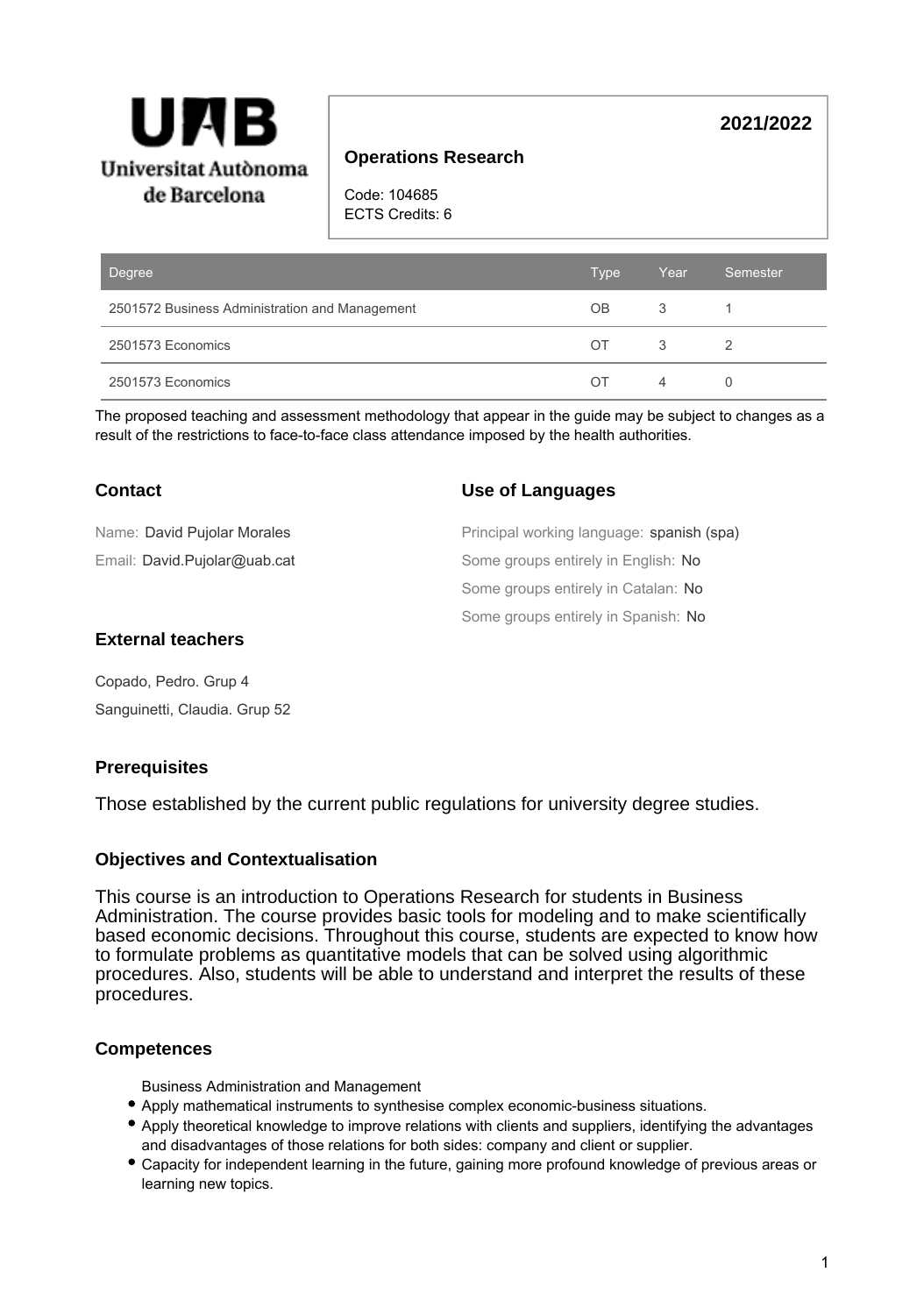- Identify, justify and reason the appropriate decisions according to the basic parameters of a business problem.
- Select and generate the information necessary for each problem, analyse it and take decisions based on that information.
- Take decisions in situations of uncertainty, demonstrating an entrepreneurial and innovative attitude.
- Use of the available information technology and adaptation to new technological environments.

## **Learning Outcomes**

- 1. Apply algorithmic resolution techniques to optimisation problems.
- 2. Apply the basic principles of modelling in business decision-making.
- 3. Capacity to continue future learning independently, acquiring further knowledge and exploring new areas of knowledge.
- 4. Differentiate between alternative methods of analysis, and apply the appropriate quantitative tools to resolve business management problems.
- 5. Make decisions in situations of uncertainty and show an enterprising and innovative spirit.
- 6. Select and generate the information needed for each problem, analyse it and make decisions based on this information.
- 7. Solve problems optimising and obtaining forecasts through information technology applications.
- 8. Use available information technology and be able to adapt to new technological settings.

## **Content**

## CONTENTS

PART I

## INTRODUCTION TO LINEAR PROGRAMMING

1.1 Introduction to Operations Research: principles and methods

1.2 Fundamentals of Mathematical Programming. Continuous linear problems: the simplex algorithm. Sensitivity Analysis.

1.3 The transportation problem. Assignment and matching problems. Integer problems

1.4 Software for the resolution of mathematical programming problems by numerical methods

## PART II

## INTRODUCTION TO GRAPH THEORY AND NETWORK FLOWS

2.1 Fundamentals and basic concepts. Paths, circuits, chains, cycles, trees, forests and networks

- 2.2 Optimal spanning trees
- 2.3 Optimal paths in a network. Maximum flows. Analysis of social networks

2.4 Software for the resolution of network optimization problems by numerical methods

## **Methodology**

1. Theoretical lectures.

2. Practice classes: modeling and solving problems and learn algorithmic techniques.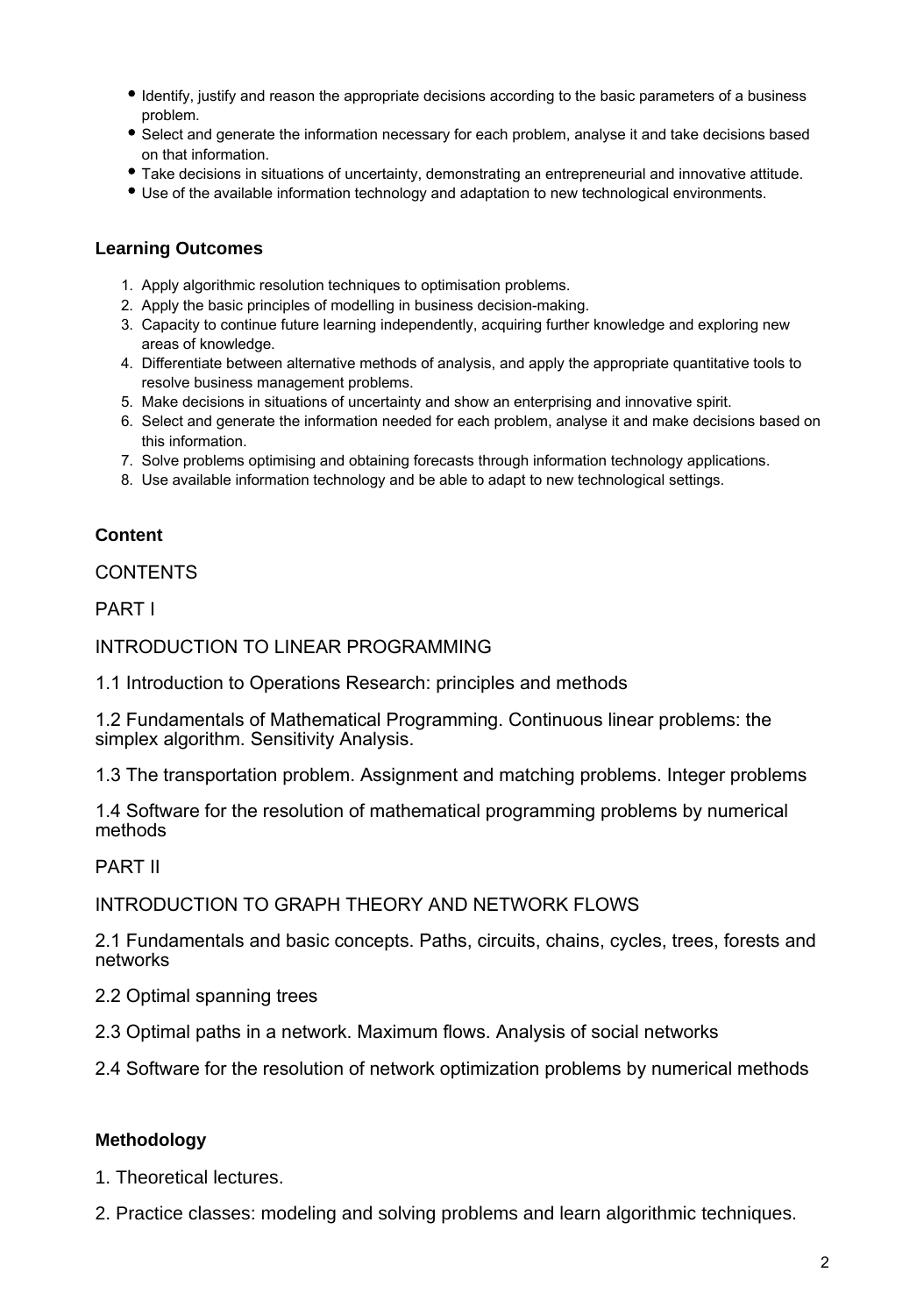3. Individual study based on the material developed in the lectures and in the complementary references.

SARS-CoV-2 (COVID-19)

The proposed teaching methodology may undergo some modifications according to the restrictions imposed by the health authorities on on-campus courses.

If public health restrictions do not allow face-to-face teaching or it cannot be done with 100% capacity, the procedure that would be followed in the subject would be the same as that used in the 2020-2021 year.

(\*) The teaching staff of the subject is not obliged to allocate part of any class to carry out surveys. The note below is not the authorship of the teaching staff.

Annotation: Within the schedule set by the centre or degree programme, 15 minutes of one class will be reserved for students to evaluate their lecturers and their courses or modules through questionnaires.

|  |  | <b>Activities</b> |
|--|--|-------------------|
|  |  |                   |

| <b>Title</b>            | <b>Hours</b> | <b>ECTS</b> | <b>Learning Outcomes</b> |
|-------------------------|--------------|-------------|--------------------------|
| Type: Directed          |              |             |                          |
| Problem solving classes | 17           | 0.68        |                          |
| Theory classes          | 32.5         | 1.3         |                          |
| Type: Supervised        |              |             |                          |
| Supervised              | 6.5          | 0.26        |                          |
| Type: Autonomous        |              |             |                          |
| Autonomous              | 90           | 3.6         |                          |

## **Assessment**

## Evaluation criteria

The evaluation criteria established are conditioned by the penalty system imposed by the new Model of Academic Dedication (article 9.2) approved by the Governing Council on December 13th, 2017 and by [article 112bis of UAB Academic Regulations](http://www.uab.cat/doc/Modificacio_titolIV_TR_Normativa_Academica_Plans_Nous) approved by Governing Council on July 12<sup>th</sup>, 2017.

A student is considered as "Not evaluable" for the overall grade whenever she/he did not participate to any evaluable activity

#### 1. Continous assessment

1. Submission of a practical project done in groups of 2-5 students to deliver in pdf format to the teacher's e-mail address. Deadline: December 14, 2021. 40% of the final course grade.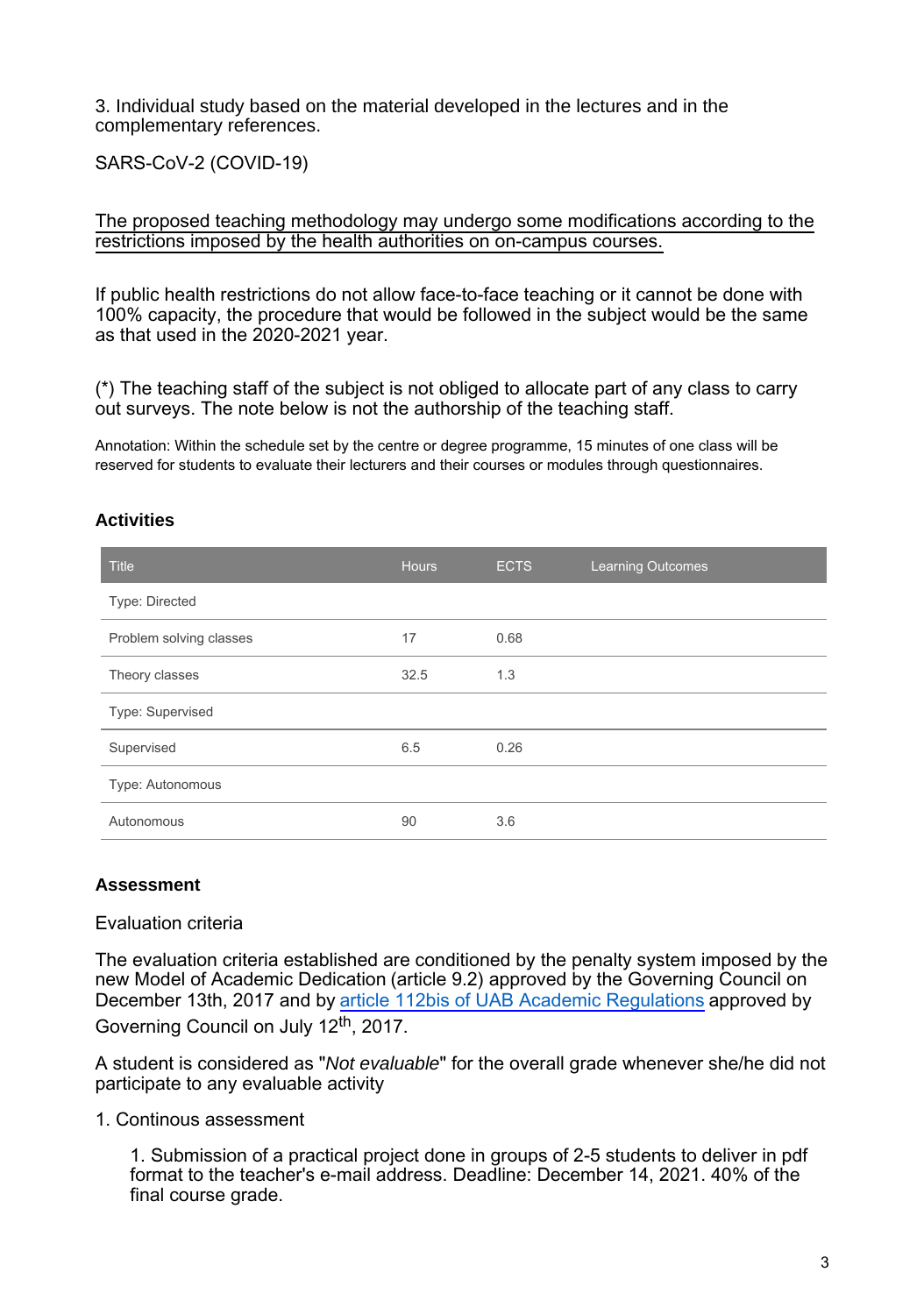2. Evaluative online test (do not exclude contents from the final exam): 10% of the final course grade.

3. Final exam: 50% of the final course grade.

## 2. Retake Process

"To be eligible to participate in the retake process, it is required for students to have been previously beenevaluated for at least two thirds of the total evaluation activities of the subject." Section 3 of Article 112 ter. The recovery (UAB Academic Regulations). Additionally, it is required that the student to have achieved an average grade of the subject equal to or greater than 3.5 and less than 5.

The date of the retake exam will be posted inthe calendar of evaluation activitiesof the Faculty. Students who take this exam and pass, will get a grade of 5 for the subject. If the student does not pass the retake, the grade will remain unchanged, and hence, student will fail the course.

## 3. Calendar of evaluation

"The dates of the evaluation activities (midterm exams, exercises in the classroom, assignments, ...) will be announced well in advance during the semester.The date of the final exam is scheduled in the assessment calendar of the Faculty.

The dates of evaluation activities cannot be modified, unless there is an exceptional and duly justified reason why an evaluation activity cannot be carried out. In this case, the degree coordinator will contact both the teaching staff and the affected student, and a new date will be scheduled within the same academic period to make up for the missed evaluation activity. Section 1 of Article 115. Calendar of evaluation activities (Academic Regulations UAB). Studentsof the Faculty of Economics and Business,who in accordancewith the previous paragraph need to change an evaluation activity date must process the request by filling out an Application for exams' reschedule [https://eformularis.uab.cat/group/deganat\\_feie/nou-reprogramació-de-proves](https://eformularis.uab.cat/group/deganat_feie/application-for-exams-reschedule)

## 4. Grade revision process

"After all grading activities have ended, students will be informed of the date and way in which the course grades willbe published. Students will be also be informed of the procedure, place, date and time of grade revision following University regulations."

5. Irregularities in evaluation activities

In spite of other disciplinary measures deemed appropiate, and in accordance with current academic regulations, "in the case taht the student makes any irrregulatiry that could lead to a significant variation in the grade of an evaluation activity, it will be graded with a 0, regardless of the disciplinary process thah can be instructed. In case of various irregularities occur in the evaluation of the same subject, the final grade of this subject will be 0". Section 10 of Article 116. Results of the evaluation. (UAB Academic Regulations).

## **Assessment Activities**